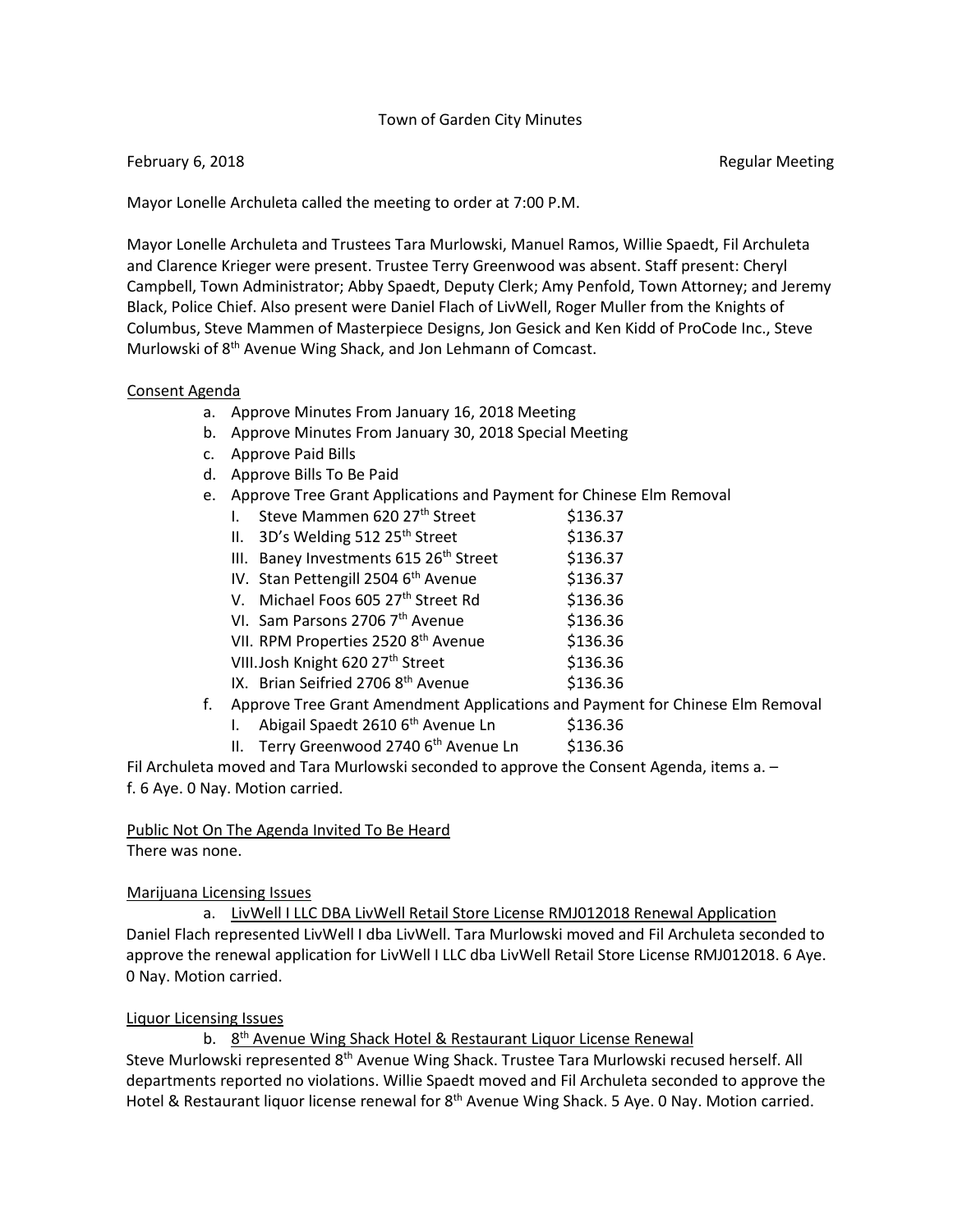### Approve Commercial Revitalization Grant For Knights Of Columbus

Roger Muller represented the Knights of Columbus. The organization is replacing their sign. Willie Spaedt moved and Fil Archuleta seconded to approve a Commercial Revitalization grant with an estimated grant payment of \$2,791.00. 6 Aye. 0 Nay. Motion carried.

# Adopt Ordinance 01-2018 An Ordinance Amending The Cable Television Franchise Agreement Between The Town Of Garden City, Colorado And Comcast Of Colorado IV, LLC, To Extend The Term Of The Franchise

Fil Archuleta moved and Tara Murlowski seconded to adopt Ordinance 01-2018 An Ordinance Amending The Cable Television Franchise Agreement Between The Town Of Garden City, Colorado And Comcast Of Colorado IV, LLC, To Extend The Term Of The Franchise. This was a roll call vote: Clarence Krieger – Yes, Fil Archuleta – Yes, Manuel Ramos – Yes, Willie Spaedt – Yes, Tara Murlowski – Yes, Lonelle Archuleta – Yes. 6 Aye. 0 Nay. Motion carried.

# Approve Contract For Building Inspection Services With ProCode Inc.

Jonathan Gesick and Ken Kidd represented ProCode Inc. Mr. Gesick and Mr. Kidd confirmed that the building inspection services provided to the Town would remain the same as they were under Colorado Inspection Connection. Tara Murlowski moved and Willie Spaedt seconded to approve the contract for building inspection services with ProCode Inc. 6 Aye. 0 Nay. Motion carried.

# Consider Purchase Of Property At 620 27<sup>th</sup> Street Road

Fil Archuleta moved and Tara Murlowski seconded not to move forward with the purchase of 620 27<sup>th</sup> Street Road at this time. 6 Aye. 0 Nay. Motion carried.

# Approve Bid For Painting Exterior Of Police Department

Fil Archuleta moved and Clarence Krieger seconded to deny all bids for painting the exterior of the Police Department at this time. 6 Aye. 0 Nay. Motion carried.

### Approve Agreement With N Court For Online Payments

Tara Murlowski moved and Manuel Ramos seconded to approve the agreement with N Court to accept online payments for court cases and traffic citations. 6 Aye. 0 Nay. Motion carried.

# Adopt Resolution 08-2018 A Resolution Canceling The Municipal Election Of The Town Of Garden City, Colorado Scheduled For The 3rd Day Of April, 2018.

Willie Spaedt moved and Fil Archuleta seconded to Adopt Resolution 08-2018 A Resolution Canceling The Municipal Election Of The Town Of Garden City, Colorado Scheduled For The 3rd Day Of April, 2018. This was a roll call vote: Tara Murlowski – Yes, Fil Archuleta – Yes, Lonelle Archuleta – Yes, Clarence Krieger – Yes, Willie Spaedt – Yes, Manuel Ramos – Yes. 6 Aye. 0 Nay. Motion carried.

### Weld County Referral SPR18-0001

Fil Archuleta moved and Clarence Krieger seconded to find no conflicts with our interests on Weld County Referral SPR18-0001. 6 Aye. 0 Nay. Motion carried.

### Attorney's Report

Town Attorney Amy Penfold was asked to be included on a substitute Judge list for Greeley. The Board members did not object.